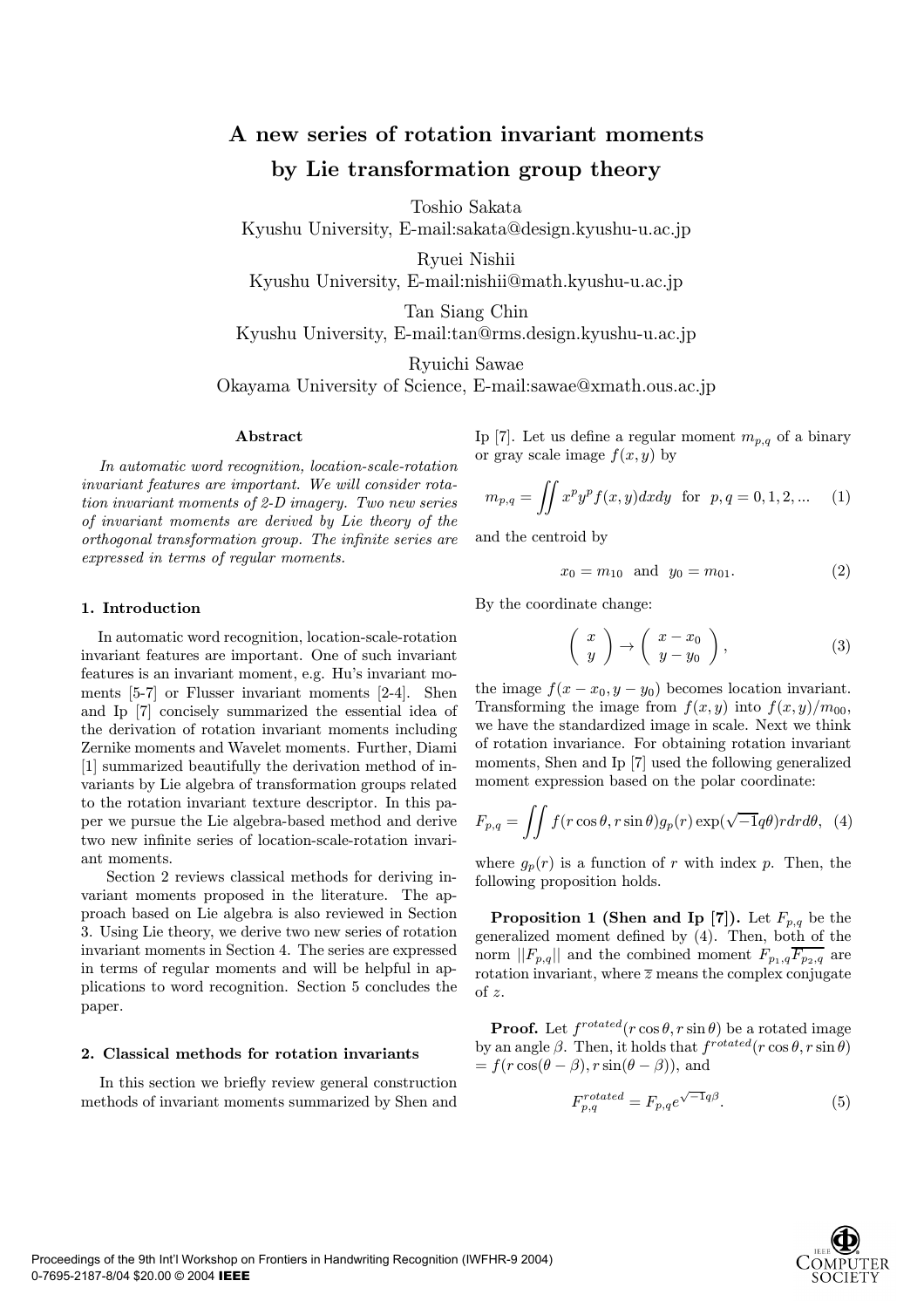The equation (5) leads the following identity:

$$
||F_{p,q}^{rotated}||^2 = F_{p,q}^{rotated} \overline{F_{p,q}^{rotated}} = F_{p,q} \overline{F_{p,q}} = ||F_{p,q}||^2.
$$

The same equation also yields the identity:

$$
F_{p_1,q}^{rotated} \overline{F_{p_2,q}^{rotated}} = F_{p_1,q} \overline{F_{p_2,q}} e^{\sqrt{-1}q\beta} e^{-\sqrt{-1}q\beta}
$$
  
= 
$$
F_{p_1,q} \overline{F_{p_2,q}}.
$$

Thus, the invariance of the combined generalized moments is shown.

Note that the generalized moment  $F_{p,q}$  is rewritten as

$$
F_{p,q} = \int S_q(r)g_p(r)dr,\tag{6}
$$

where

$$
S_q(r) = \int f(r \cos \theta, r \sin \theta) \exp(\sqrt{-1}q\theta) d\theta.
$$
 (7)

By this expression of  $F_{p,q}$ , we have the followings.

- 1. Setting  $g_p(r) = r^p$  with some constraints on p and q, we obtain Hu's moments [5] and Li's moments [6].
- 2. Setting  $g_p(r)$  to be the following orthogonal polynomials:

$$
g_p(r) = \sum_{s=0}^{(p-|q|)/2} (-1)^s \frac{(p-s)! \, r^{p/2-s}}{s! \left(\frac{p+|q|}{2} - s\right)! \left(\frac{p-|q|}{2} - s\right)!},
$$

we have Zernike's moment invariants  $||F_{p,q}^{Zernike}||.$ 

Note that Shen and Ip [7] used this technique further to construction of invariant wavelet moments.

#### 3. Lie algebra methods for invariants

In this section we briefly review the Lie algebra method summarized by Diami [1]. Let  $f : \mathbb{R}^n \to \mathbb{R}$  be an image (usually  $n = 2$  or 3), and  $T_\beta$  be a transformation parameterized by a vector  $\boldsymbol{\beta} = (\beta_1, ..., \beta_\ell)$ . A functional M is said to be invariant under the transformation  $T_{\beta}$ if and only if

$$
M(f(\boldsymbol{x})) = M(f(T_{\boldsymbol{\beta}}(\boldsymbol{x}))) \text{ for all } \boldsymbol{\beta}, \tag{8}
$$

where  $\boldsymbol{x} = (x_1, ..., x_n) \in \mathbb{R}^n$ . In image analysis, the transformation  $T_{\beta}$  usually represents the Lie-group transformation. Then, the framework of general moment invariants can be applied to find invariants  $M$  which are functions of regular moments in the  $n$ -dimensional case.

**Definition 3.1.** A vector  $\alpha = (\alpha_1, ..., \alpha_n)$  with  $\alpha_i$ being a non-negative integer is said to be a multi-index and the order of  $\boldsymbol{\alpha}$  is defined as  $d = \sum_{i=1}^{n} \alpha_i$ .

**Definition 3.2.** A monomial of a vector  $x =$  $(x_1, ..., x_n)$  with a multi-index  $\alpha$  is defined by  $x^{\alpha} = \prod_{i=1}^{n} x_i^{\alpha_i}$ .  $\sum_{i=1}^n x_i^{\alpha_i}.$ 

Definition 3.3. The regular moment of the image  $f:\mathbb{R}^n\to\mathbb{R}$  is defined by

$$
m_{\alpha} = m_{\alpha}(f) = \int \cdots \int_{\mathbb{R}^n} x^{\alpha} f(x) dx.
$$
 (9)

**Definition 3.4.** Let  $\mathbb{R}^e$  be the regular moment space where  $e = e(d)$  denotes the dimension of moments up to the degree d. Further define the regular moment vector **m** by  $m = (m_{\alpha}) : e \times 1$ . Then, the  $\phi_{\beta}$  is defined by the function from  $\mathbb{R}^e \to \mathbb{R}$  induced by the Lietransformation such that

$$
\phi_{\beta}(\mathbf{m}(f(\mathbf{x})) = \mathbf{m}(f(T_{\beta}(\mathbf{x}))). \qquad (10)
$$

We can assume that  $\phi$  is a linear function, that is,

$$
\phi_{\beta}(m) = A_{\beta}m \tag{11}
$$

where  $A_{\beta}$  is an appropriate  $e \times e$  matrix.

Definition 3.5. The infinitesimal transformation is defined by

$$
U_i = \frac{\partial A_\beta}{\partial \beta_i} \Big|_{\beta=0} \quad \text{for} \quad i = 1, ..., \ell,
$$
 (12)

where  $T_{\beta}$  is parameterized such that  $T_0$  is the identity transformation.

Proposition 2 (Diami [1]). The infinitesimal change of the moment vector  $m$  induced by the infinitesimal change of  $\boldsymbol{\beta} = (\beta_1, ..., \beta_\ell)$  is

$$
d\boldsymbol{m} = \left(\sum_{i=1}^{\ell} U_i d\beta_i\right) \boldsymbol{m}.
$$

The goal is to derive the functional  $M$  satisfying

$$
M(m) = M(\phi_{\beta}(m)). \tag{13}
$$

This is expressed by the increment of  $M$  with respect to  $\beta$  is zero vector, that is,

$$
dM=0.
$$

Since

$$
dM = \big\langle \nabla M, d\boldsymbol{m} \big\rangle,
$$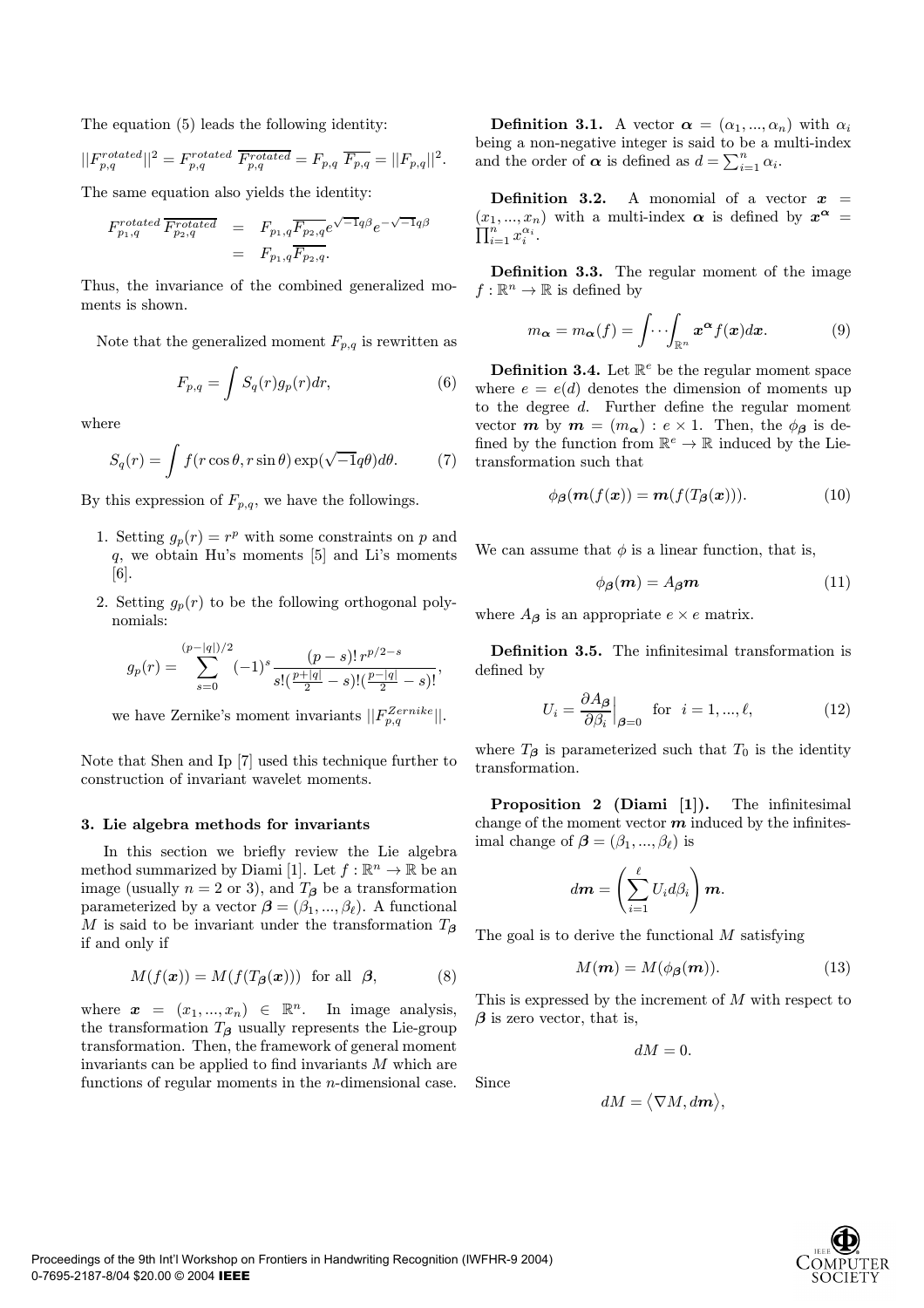we have

$$
dM = \left\langle \nabla M, \left( \sum_{i=1}^{\ell} U_i d\beta_i \right) d\mathbf{m} \right\rangle = \sum_{i=1}^{\ell} \left\langle \nabla M, U_i \mathbf{m} \right\rangle d\beta_i
$$

$$
= \sum_{i=1}^{\ell} L_i M d\beta_i = 0 \tag{14}
$$

where  $\nabla = (..., \partial/\partial m_{\alpha}, ...)$ <sup>t</sup> denotes the nabla operator and  $L_i = \langle U_i \boldsymbol{m}, \partial/\partial \boldsymbol{m} \rangle$ . From this,  $dM = 0$  is equivalent to

$$
L_i M = 0
$$
 for  $i = 1, 2, ..., \ell$ .

The above argument suggests the following process of constructing an invariant function  $M$  of regular moments  $m_{\alpha}$ .

- 1. Find the matrix  $A_{\beta}$  satisfying the condition:  $m(f(T_\beta(x))) = A_\beta m(f(x)).$
- 2. Calculate the infinitesimal generator  $L_i =$  $\langle U_i \boldsymbol{m}, \partial/\partial \boldsymbol{m} \rangle$  for  $i = 1, 2, ..., \ell$  where the matrix  $U_i$  is defined by the formula (12).
- 3. Solve the system of partial differential equations  $L_i M = 0, i = 1, 2, ..., \ell.$

See Diami [1] in detail.

#### 4. New series of invariant moments

We restrict our attention to 2-dimensional images  $(n = 2)$ . Along the argument in Section 3, we have the following series of rotation invariants:

Theorem 1. Let

$$
M_d = \sum_{i=0}^{d} \binom{d}{i} m_{i,d-i}^2 \text{ for } d = 2, 3, ... \tag{15}
$$

be a function of the regular moments  $m_{p,q}$  defined by (1). Then, the function  $M_d$  is rotation invariant.

**Proof.** Since the rotation group on  $\mathbb{R}^2$  is a one parameter group, we can omit the suffix from  $U_i$  defined by  $(12)$  and denote it simply by U. Let

$$
\boldsymbol{m}_d = (m_{d,0}, m_{d-1,1}, \dots, m_{0,d})^t : (d+1) \times 1 \qquad (16)
$$

be a vector consisting of all moments with order  $d$ . Since the formula  $M_d$  of (15) is a function of the vector  $m_d$ , we only consider the action on  $m_d$ . Now, we must show that  $LM_d = 0$ . For showing the relation, it is sufficient  ${\rm\textbf{t}}$  to show that  $\big\langle U\bm{m}_d,\partial M_d/\bar{\partial}\bm{m}_d\big\rangle=0.$ 

We consider the regular moment of the rotated image with angle  $\beta$ , say  $m'_{p,q}$ . Then, it holds that

$$
m'_{p,q}
$$
  
= 
$$
\iint (x \cos \beta - y \sin \beta)^p
$$
  

$$
\times (x \sin \beta + y \cos \beta)^q f(x, y) dxdy
$$
  
= 
$$
\iint \left\{ \sum_{r=0}^p {p \choose r} (x \cos \beta)^r (-y \sin \beta)^{p-r} \right\}
$$
  

$$
\times \left\{ \sum_{s=0}^q {q \choose s} (x \sin \beta)^s (y \cos \beta)^{q-r} \right\} f(x, y) dxdy
$$
  
= 
$$
\sum_{r=0}^p \sum_{s=0}^q (-1)^{p-r} {p \choose r} {q \choose s} m_{r+s, p+q-r-s}
$$
  

$$
\times (\sin \beta)^{p-r+s} (\cos \beta)^{q+r-s}.
$$
 (17)

In differentiation  $dm'_{p,q}/d\beta\big|_{\beta=0}$  of the moment (17), only two terms with  $(r, s) = (p, 1), (p - 1, 0)$  survive and others vanish.

Now, consider the case  $q = d - p$  with fixed d, and let  $U$ :  $(d+1) \times (d+1)$  be a matrix defined by (12) in this case. Then, the row and column of  $U$  are corresponding to the moments  $\mathbf{m}'_d = (m'_{d,0}, m'_{d-1,1}, ..., m'_{0,d})^t$  and  $m_d$  defined by (16) respectively. Thus, elements of the matrix U are indexed by a set of numbers  $\{0, 1, ..., d\}$ . As a consequence of the discussion following the formula  $(17)$ , the matrix U has only non-zero elements at positions  $(p, p + 1)$  and  $(p + 1, p)$  for  $p = 0, 1, ..., d$ . Then, it holds that

$$
\langle U\mathbf{m}_d, \ \partial M_d/\partial \mathbf{m}_d \rangle
$$
  
=  $2 \sum_{p=0}^d \{(d-p)m_{p+1,d-p} - p m_{p,d-p+1}\} \binom{d}{p} m_{p,d-p}$  (18)

and it is easy to check that the quantity vanishes. This shows  $LM_d = 0$ , and completes the proof.

Next we have another series of new invariants with free parameters.

**Theorem 2.** Let  $M$  be a quadratic form of the moment vector  $m_d$  defined by (16). If the form M satisfies the relation:  $\partial M/\partial \mathbf{m}_d = V \mathbf{m}_d$  with constant matrix V, the equation  $LM = 0$  (rotation invariant) holds if and only if

$$
U^t V + V^t U = \mathbf{O}.\tag{19}
$$

Further,  $V$  is a matrix solution of the equation if and only if  $V$  is a symmetric matrix expressed by  $V =$  $(U^{-1})^t W$  with W being some alternative matrix.

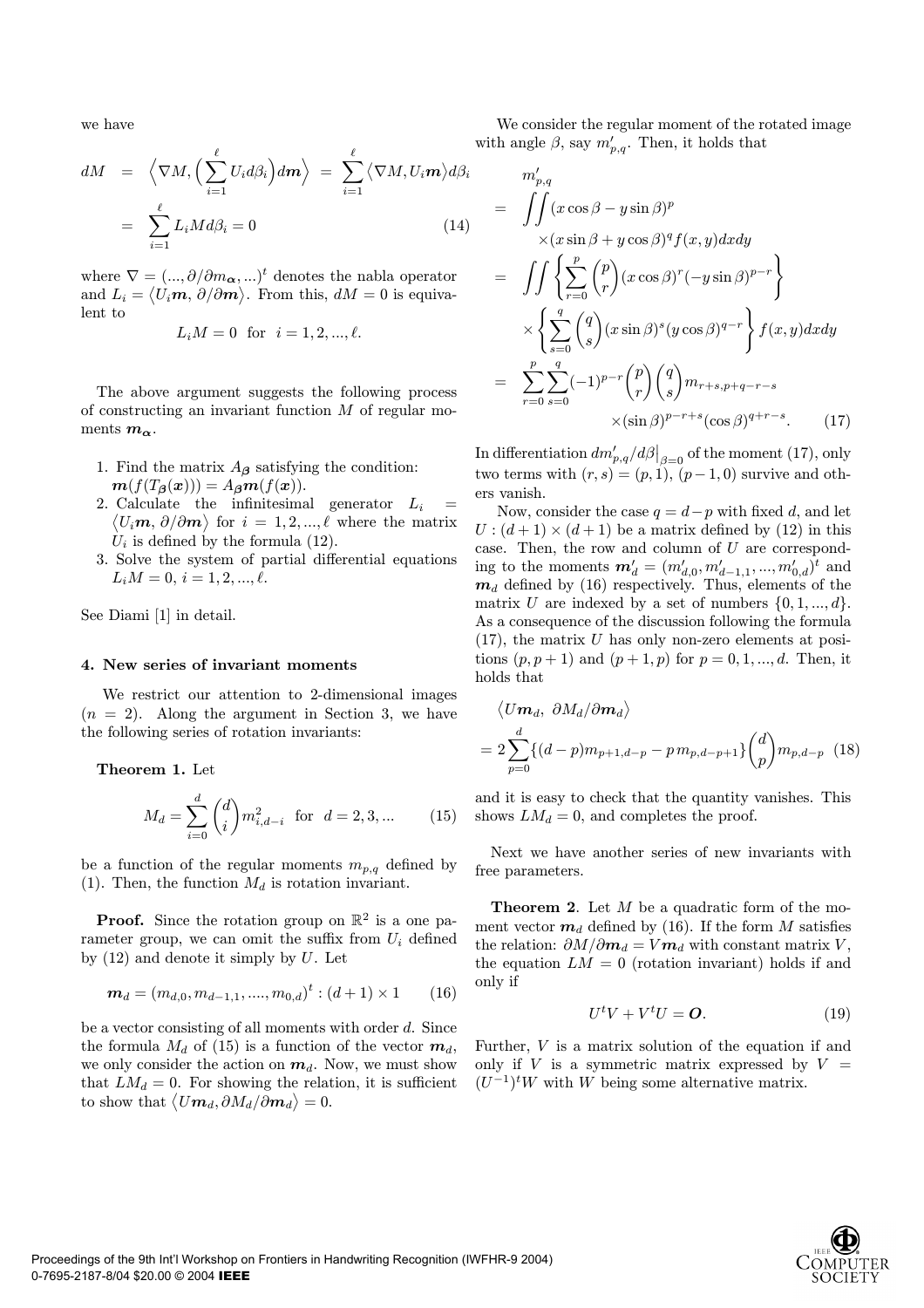Proof. Under the setup in Theorem 2, we have

$$
\big\langle U\bm{m}_d,\partial M/\partial\bm{m}_d\big\rangle=\big\langle U\bm{m}_d,V\bm{m}_d\big\rangle=\bm{m}_d^tU^tV\bm{m}_d.
$$

Hence,

$$
d\big\langle U\bm{m}_d, V\bm{m}_d\big\rangle=0
$$

if and only if  $U^t V$  is an alternative matrix satisfying the equation (19). Further, the matrix  $V$  should be symmetric because  $\partial^2 M / \partial \boldsymbol{m}_d \, \partial \boldsymbol{m}_d' = V$ . If a symmetric matrix V satisfies the equations  $\partial M/\partial m_d = V m_d$  and (19), the function  $M$  would be rotation invariant.

## A. Illustration of Theorem 2

We will derive invariants by Theorem 2 in the following cases with  $d = 2, 3, 4$ .

A.1 The case 
$$
d = 2
$$

It follows that

$$
M = \frac{a}{2}m_{20}^2 + \frac{b}{2}m_{11}^2 + \frac{a}{2}m_{02}^2 + (a - \frac{b}{2})m_{20}m_{02}
$$
 (20)  

$$
= \frac{a}{2}(m_{20} + m_{02})^2 - \frac{b}{2}(m_{20}m_{02} - m_{11}^2)
$$
 (21)

is rotation invariant for the case of  $d = 2$ , where a and b are arbitral real numbers. Note that neither  $m_{20} + m_{02}$ nor  $m_{20}m_{02}-m_{11}^2$  cannot be derived by Theorem 1. We omit the proof.

A.2 The case  $d = 3$ 

Set  $\boldsymbol{m} = \boldsymbol{m}_3 = (m_{30}, m_{21}, m_{12}, m_{03})^t$ . Then, the matrix  $U$  defined by  $(12)$  is given by

$$
U = \begin{pmatrix} 0 & -3 & 0 & 0 \\ 1 & 0 & -2 & 0 \\ 0 & 2 & 0 & -1 \\ 0 & 0 & 3 & 0 \end{pmatrix},
$$

and the inverse matrix is given by

$$
U^{-1} = \frac{1}{3} \begin{pmatrix} 0 & 3 & 0 & 2 \\ -1 & 0 & 0 & 0 \\ 0 & 0 & 0 & 1 \\ -2 & 0 & -3 & 0 \end{pmatrix}.
$$

Put

$$
W_1 = \begin{pmatrix} 0 & 1 & 0 & 0 \\ -1 & 0 & 0 & 0 \\ 0 & 0 & 0 & 0 \\ 0 & 0 & 0 & 0 \end{pmatrix},
$$

as a matrix of base of alternative matrices. Then,  $V_1 =$  $(U^{-1})^t W_1$  is given by

$$
V_1 = \frac{1}{3} \begin{pmatrix} 1 & 0 & 0 & 0 \\ 0 & 3 & 0 & 0 \\ 0 & 0 & 0 & 0 \\ 0 & 2 & 0 & 0 \end{pmatrix}.
$$

In the same way, for

$$
W_2 = \begin{pmatrix} 0 & 0 & 1 & 0 \\ 0 & 0 & 0 & 0 \\ -1 & 0 & 0 & 0 \\ 0 & 0 & 0 & 0 \end{pmatrix}, W_3 = \begin{pmatrix} 0 & 0 & 0 & 1 \\ 0 & 0 & 0 & 0 \\ 0 & 0 & 0 & 0 \\ -1 & 0 & 0 & 0 \end{pmatrix},
$$
  

$$
W_4 = \begin{pmatrix} 0 & 0 & 0 & 0 \\ 0 & 0 & 1 & 0 \\ 0 & -1 & 0 & 0 \\ 0 & 0 & 0 & 0 \end{pmatrix}, W_5 = \begin{pmatrix} 0 & 0 & 0 & 0 \\ 0 & 0 & 0 & 1 \\ 0 & 0 & 0 & 0 \\ 0 & -1 & 0 & 0 \end{pmatrix},
$$
  

$$
W_6 = \begin{pmatrix} 0 & 0 & 0 & 0 \\ 0 & 0 & 0 & 0 \\ 0 & 0 & 0 & 1 \\ 0 & 0 & -1 & 0 \end{pmatrix},
$$

we have  $V_i = (U^{-1})^t W_i$  as

$$
V_2 = \frac{1}{3} \begin{pmatrix} 0 & 0 & 0 & 0 \\ 0 & 0 & 3 & 0 \\ 0 & 0 & 0 & 0 \\ -1 & 0 & 2 & 0 \end{pmatrix}, V_3 = \frac{1}{3} \begin{pmatrix} 2 & 0 & 0 & 0 \\ 0 & 0 & 0 & 3 \\ 3 & 0 & 0 & 0 \\ 0 & 0 & 0 & 2 \end{pmatrix},
$$
  

$$
V_4 = \frac{1}{3} \begin{pmatrix} 0 & 0 & -1 & 0 \\ 0 & 0 & 0 & 0 \\ 0 & 0 & 0 & 0 \\ 0 & -1 & 0 & 0 \end{pmatrix}, V_5 = \frac{1}{3} \begin{pmatrix} 0 & 2 & 0 & -1 \\ 0 & 0 & 0 & 0 \\ 0 & 3 & 0 & 0 \\ 0 & 0 & 0 & 0 \end{pmatrix},
$$
  

$$
V_6 = \frac{1}{3} \begin{pmatrix} 0 & 0 & 2 & 0 \\ 0 & 0 & 0 & 0 \\ 0 & 0 & 3 & 0 \\ 0 & 0 & 0 & 1 \end{pmatrix}, \text{ respectively.}
$$

Unfortunately, these  $V_i$  do not correspond to any function M satisfying  $\partial M/\partial m = V_i m$ . So, we must find a function M whose derivatives  $\partial M/\partial m$  is expressed by a linear combination  $V = \sum_{i=1}^{6} \alpha_i V_i$  because any alternative matrix  $W$  is a linear combination of  $W_i$  and the corresponding  $V$  is also a linear combination of  $V_i$ . It is shown that  $V$  must be symmetric if the equation  $\partial M/\partial m = V m$  holds. The symmetry of the matrix V leads immediately that the coefficients  $\alpha_2$  and  $\alpha_5$  equal to zero. After some calculation, it is shown that  $V$  is of the form

$$
V = \frac{1}{3} \begin{pmatrix} \alpha_1 + 2\alpha_3 & 0 & 3\alpha_3 & 0 \\ 0 & 3\alpha_1 & 0 & 3\alpha_3 \\ 3\alpha_3 & 0 & 3\alpha_1 & 0 \\ 0 & 3\alpha_3 & 0 & \alpha_1 + 2\alpha_3 \end{pmatrix}.
$$

Also, any alternative matrix  $W$  is expressed in a linear combination of  $W_1, ..., W_6$  and the corresponding invariant is a linear combination of these  $V_i$ ,  $i = 1, 2, ..., 6$ .